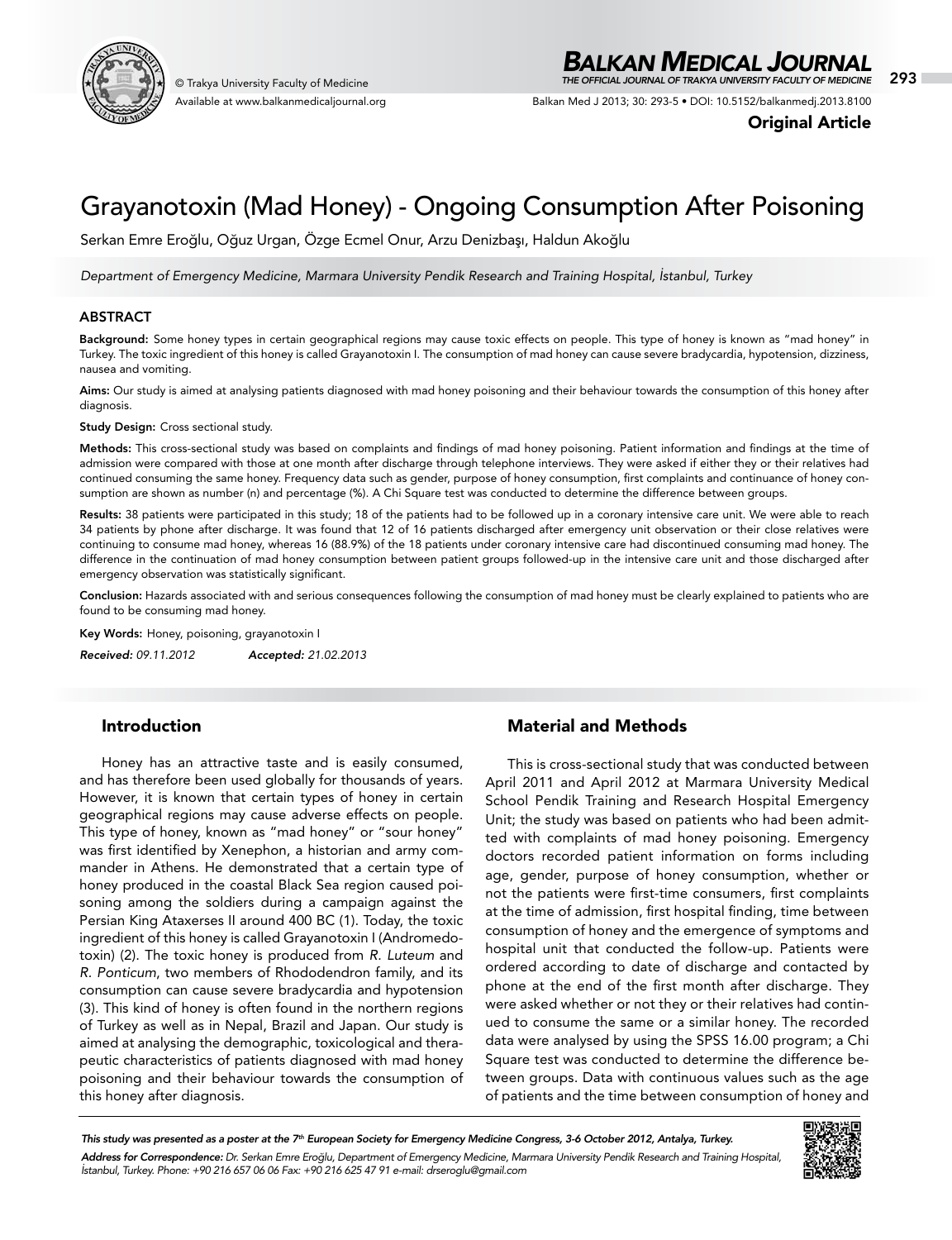emergence of symptoms are shown as Average±Standard Deviation (Avg±SD) (smallest-biggest) value. Frequency data such as gender, purpose of honey consumption, first complaints and continuance of honey consumption are shown as number (n) and percentage (%).

#### Results

It was found that a total of 38 patients had been diagnosed with mad honey poisoning during the study period. The average age of the patients was determined as 51+14.44 (Maximum age: 79, Minimum age: 22); 21.1% (n=8) of patients were female and 78.9 (n=30) were male. When they were asked why they had consumed honey, 36.8 (n=14) answered that they consumed it as a breakfast food and the remaining 63.2 (n=24) answered that they consumed it for its healing properties. When they were asked to define the term "healing", the only answer was immunisation. 10 (26.3%) of the 38 patients said they had not consumed this honey before and 28 (73.7) of them said they had previously consumed it.

The two most common complaints of patients were dizziness (26 patients) and unconsciousness (26 patients). Other complaints were nausea-vomiting (n=12) and chest pain (n=2). The time between the consumption of honey and the emergence of symptoms was 30 to 180 minutes (Avg±SD, 83.68±49.887 min.). All of the 38 patients were admitted with complaints that were initially diagnosed, after a physical examination and a period of monitoring (electrocardiography and bed-side monitor), as sinus bradycardia (pulse rate interval 31 to 47).

20 (52.63%) of the patients were discharged after 8 to 25 hours of observation in an emergency unit, whereas 18 (47.36%) were followed-up in the intensive care unit (ICU) for persistent bradycardia and to rule out acute coronary syndrome. However, none of them were followed-up for more than 2 days in the ICU. None of the patients were transferred to another healthcare facility and all of them were discharged with full recovery. Also, all of the patients survived from the time of admission to the end of the first 1 month period after discharge.

We tried to contact the above-mentioned 38 patients by phone after discharge and 34 of the 38 patients were contacted. When they were asked whether they or their close relatives continued consuming the honey that caused their mad honey poisoning, 14 (41.17%) of the 34 patients said they continued to consume honey. The study also analysed the impacts of hospitalisation on the behaviours of patients towards the consumption of mad honey. It was found that 12 (75%) of the 16 patients discharged after emergency unit observation or their family members continued consuming the so called mad honey and the remaining 4 (25%) patients or their family members discontinued consuming it. However, 16 (88.9%) of the 18 patients discharged after intensive care observation or their family members discontinued consuming the so-called mad honey and the remaining 2 (11.1%) patients or their families continued consuming it. The difference regarding the continuation of mad honey consumption between these two patient groups was statistically significant (p=0.001).

### **Discussion**

The most important result of our study is regarding the continuance of mad honey consumption. This showed a significant difference between patient groups stratified according to the point of discharge: patients monitored in an intensive care unit or their relatives refrained from consuming mad honey again. The reason for this could be the fear experienced or the fact that hospitalisation in an intensive care unit can lead to the idea that they had a serious health problem. However, the patients that were only monitored in an emergency room continued to use it. This fact was not reported in any other previous study.

Grayanotoxin I (also called Andromedotoxin) is created only by plants of the Ericaceae family and accepted as the ingredient responsible for the poisoning. In the literature, high doses of Grayanotoxin have been reported in samples collected from patients that consumed two table spoons of mad honey and that were subsequently diagnosed with severe bradycardia and hypotension (4). This kind of honey, mostly produced in the Black Sea region of Turkey, is considered a healing honey and may not cause toxic effects in every consumer. However, it affects the majority of consumers. The most common symptoms of poisoning are hypotension and bradycardia (5, 6); bradycardia was the most common symptom in our study, too. Other common symptoms include perspiration, drowsiness and changes in consciousness (70%); syncope (30%); diplopia and blurred vision (20-80%); and hypersalivation (14%) (7, 8). Symptoms start in an acute form and rarely last for more than 24 hours. The time of emergence of symptoms was found to be 2.8±1.8 (0.5-9) hours by Gündüz et al. (9) and  $1\pm0.5$  by Demircan et al. (10). The time determined by us was similar to the cases presented in these studies. Similar to these symptoms and findings, another parameter of importance was that the majority of cases were male; many other studies where mad honey poisoning had been examined also featured older male patients, similar to our study (9-12). The general age and gender distribution of cases can be explained by the fact that older male patients consumed mad honey for its healing properties as well as for sexual performance enhancing properties (10). This fact is supported by the fact that the majority of patients in our study were middleaged men. In order to clarify this fact, patients were asked to define the meaning of healing properties, which was defined as immunisation properties; however, this could be a result of their shyness towards speaking about sexual activity.

The various studies on mad honey poisoning feature no consensus as to the duration of hospital observation for patients that were admitted because of poisoning. Also, there are differences between the therapy and monitoring protocols of patients that were admitted to various healthcare institutions because of mad honey poisoning (9). Nevertheless, the study conducted by Gündüz et al. (9) clearly shows the difference between monitoring protocols applied to mad honey poisoning patients in various institutions. Although all of the 38 cases in our study were admitted with similar clinical findings (symptoms, electrocardiography findings etc.), some of